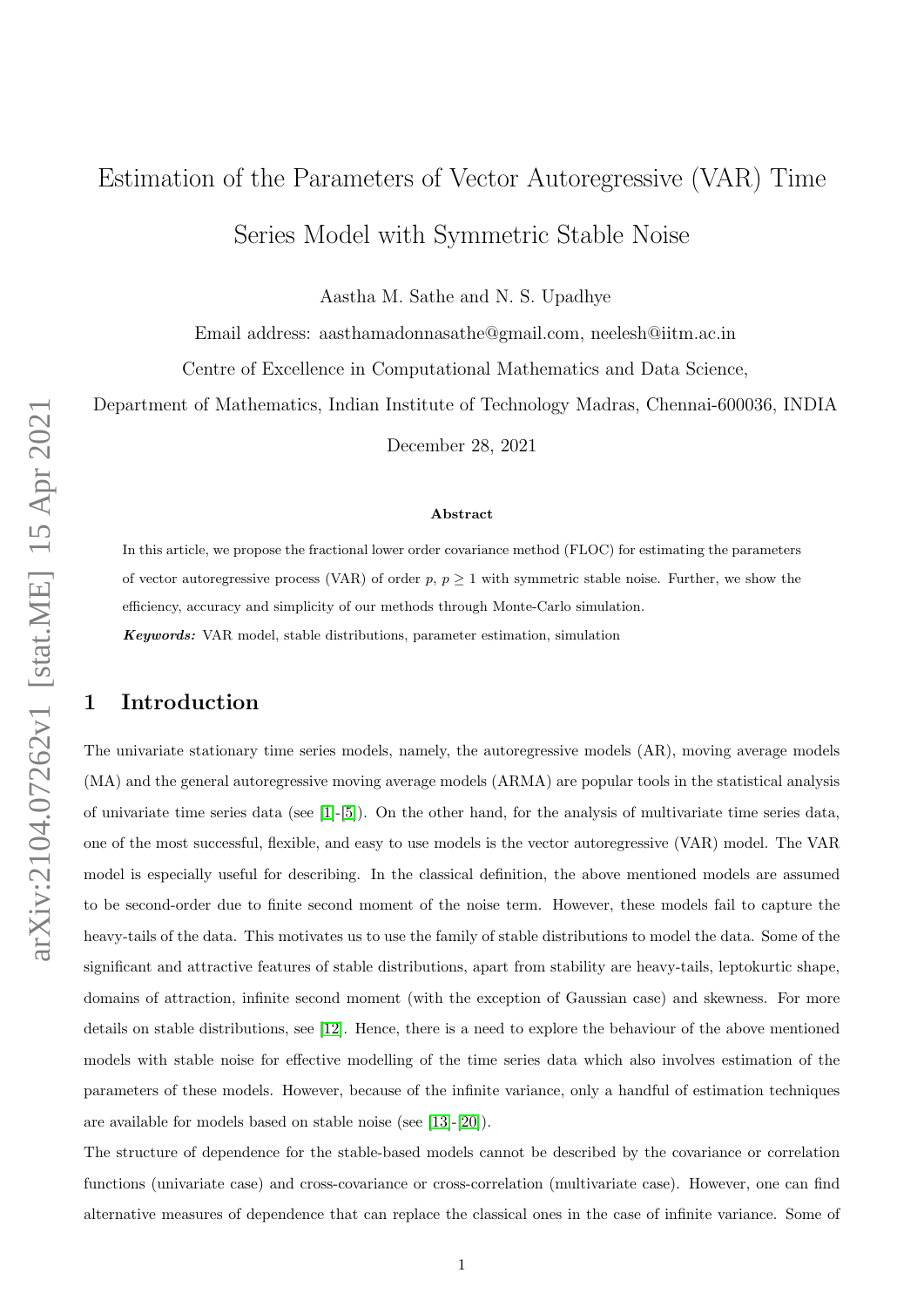them are: codifference, covariation and fractional lower order covariance (FLOC) for one-dimensional models and cross-codifference, cross-covariation and cross-FLOC for multidimensional models (see [\[21\]](#page-13-5)-[\[29\]](#page-13-6)).

In this article, we develop a method for estimating the parameters of multidimensional VAR model of order  $p$ .  $p \ge 1$ , with symmetric stable noise for  $\alpha \in [1.5, 2]$ . The proposed method employs the use of FLOC, considered as an extension of the covariance function to the stable case and with several interesting applications. The method is reasonable and effective both from the theoretical and practical aspects. The efficiency of the method is shown on the simulated data and by comparing it with the classical least squares and Yule-Walker method for VAR models.

The paper is organized as follows. Section [2](#page-1-0) gives a brief introduction to the stable distributions and bidimensional  $VAR(p)$  model along with the necessary definitions and notations. Section [3](#page-4-0) discusses the FLOC based parameter estimation method. Section [4](#page-5-0) deals with simulations and comparative analysis of the proposed method with the classical Yule-Walker method. Section [5](#page-10-0) deals with an application to financial data. Finally, Section [6](#page-12-0) gives some concluding remarks on the proposed method.

## <span id="page-1-0"></span>2 Preliminaries and Notations

#### 2.1 Stable Distributions

These distributions form a rich class of heavy-tailed distributions, introduced by Paul Lévy [\[30\]](#page-13-7), in his study on the Generalized Central Limit Theorem. In the one-dimensional case, each distribution, in this class, is characterized by four parameters, namely  $\alpha$ ,  $\beta$ ,  $\sigma$ , and  $\delta$ , which, respectively, denote the index of stability, skewness, scale and shift of the distribution. Their respective ranges are given by  $\alpha \in (0,2], \beta \in [-1,1], \sigma > 0$ and  $\delta \in \mathbb{R}$ . For more details, see [\[31\]](#page-13-8). The characteristic function representation for a univariate stable random variable  $Z$  is given by [\[12\]](#page-13-2)

<span id="page-1-1"></span>
$$
\phi(t) = \begin{cases} \exp\left\{- (\sigma|t|)^{\alpha} \left[1 - \iota \beta \operatorname{sign}(t) \tan\left(\frac{\pi \alpha}{2}\right)\right] + \iota \delta t\right\}, & \alpha \neq 1, \\ \exp\left\{- \sigma|t| \left[1 + \iota \beta \frac{2}{\pi} \operatorname{sign}(t) \ln|t|\right] + \iota \delta t\right\}, & \alpha = 1, \end{cases}
$$
(1)

In this paper, we deal with symmetric stable distributions. We say that the distribution is symmetric around zero if and only if  $\beta = \delta = 0$  in [\(1\)](#page-1-1), i.e., if the characteristic function is

$$
\phi(t) = \mathbb{E}(\exp itZ) = \exp\left\{-(\sigma|t|)^{\alpha}\right\} \tag{2}
$$

Note that when  $\alpha = 2$ ,  $\beta = 0$  and  $\delta = 0$ , the distribution is  $S \alpha S$  Gaussian. Also, except the Gaussian case with  $\alpha = 2$ , the variance of Z is infinite.

In the multi-dimensional case, the characteristic function of a symmetric stable vector  $\mathbf{Z} = (Z_1, Z_2, \cdots, Z_r)$  takes the following form [\[12\]](#page-13-2)

<span id="page-1-2"></span>
$$
\mathbb{E}(\exp i < t, \mathbf{Z} >) = \exp\left\{ \int_{S_r} \left| \langle t, s \rangle \right|^\alpha \Gamma(ds) \right\} \tag{3}
$$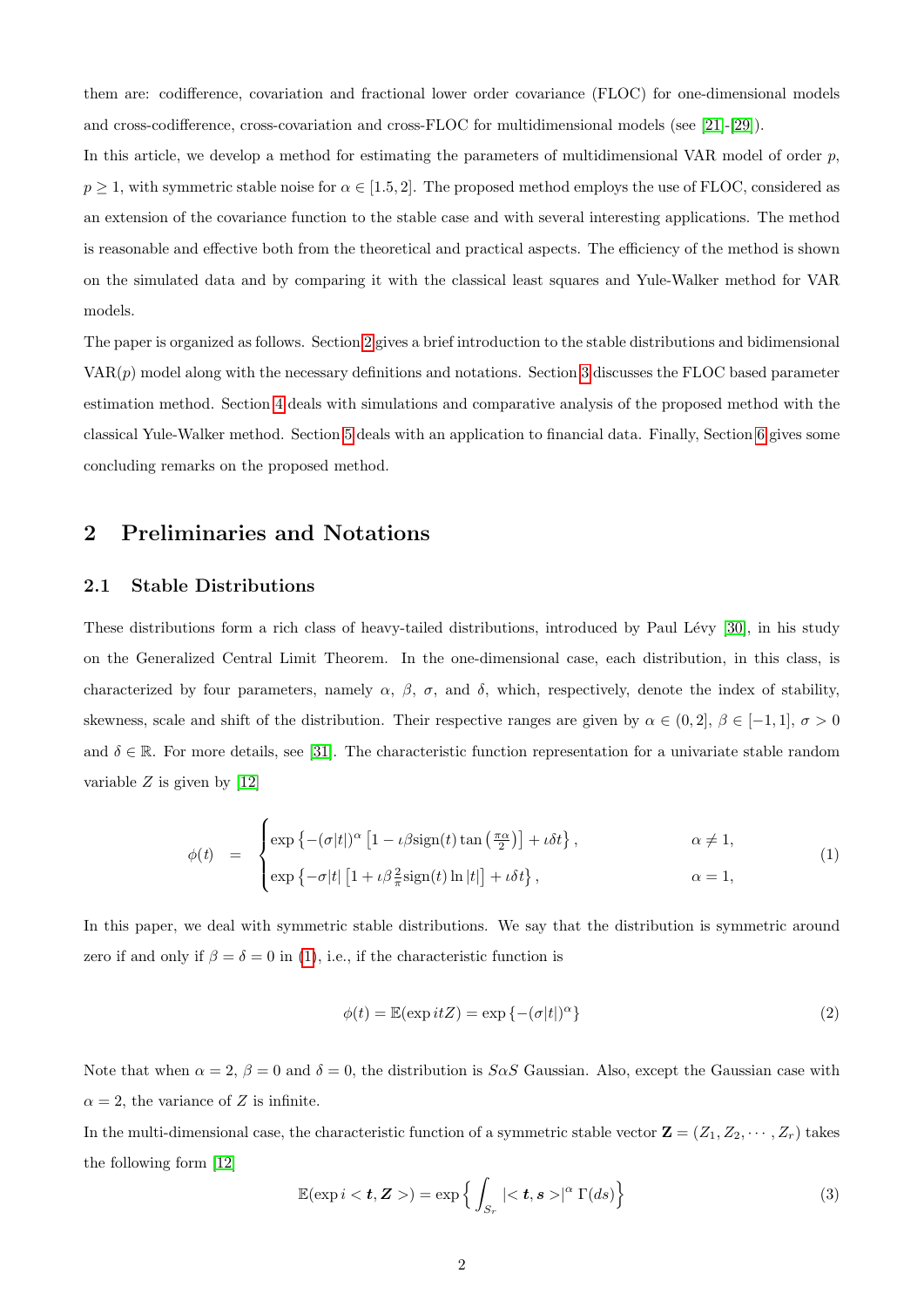where  $\Gamma(\cdot)$  is a finite spectral symmetric measure on the unit sphere  $S_r$  in  $\mathbb{R}^r$  and  $\langle \cdot, \cdot \rangle$  is the inner product. Thus, a necessary and sufficient condition for a stable vector to be symmetric is that the shift vector  $\delta_0 = 0$  and  $\Gamma(\cdot)$  is a finite spectral symmetric measure on  $S_r$ . Note that the information about skewness and scale of the multi-dimensional stable distributions are included in the spectral measure  $\Gamma(\cdot)$ .

#### 2.2 Multidimensional  $VAR(p)$  model with symmetric stable noise

Next, we discuss some important definitions and notations required for parameter estimation of multidimensional vector autoregressive of order p (VAR $(p)$ ) model with symmetric stable noise. We begin our discussion with the classical definitions of the second-order white noise and of the general multidimensional  $VAR(p)$  model which is later extended and modified to incorporate the infinite-variance noise instead of the classical finite variance white noise.

Let the multidimensional time series  $\{Z_t = (Z_{1t}, \dots, Z_{rt})^T : t \in \mathbb{Z}\}$  be a **white noise process** with mean 0 and covariance matrix  $\sum$  if  $\{Z_t\}$  is weak-sense stationary with mean vector 0 and covariance matrix function given by [\[4\]](#page-13-9)

$$
\gamma(h) = \mathbb{E}[\mathbf{Z}_{(t+h)}^T \mathbf{Z}_t] = \begin{cases} \sum & \text{when } h = 0, \\ 0 & \text{otherwise.} \end{cases}
$$
(4)

(5)

Let the multidimensional time series  $\{X_t = (X_{1t}, \dots, X_{rt})^T : t \in \mathbb{Z}\}\$  (mean-corrected) be a causal  $VAR(p)$ **process**if it is weak-sense stationary and for all  $t \in \mathbb{Z}$  it satisfies the following equation ([\[4\]](#page-13-9), [\[21\]](#page-13-5))

$$
\mathbf{X}_t = A_1 \mathbf{X}_{t-1} + \dots + A_p \mathbf{X}_{t-p} + \mathbf{Z}_t \tag{6}
$$

where  $\{Z_t\}$  is a multidimensional white noise and  $A_1 \cdots A_p$  are  $r \times r$  matrices of the coefficients. Moreover,

$$
\det(I - A_1 z - \dots - A_p z^p) \neq 0 \tag{7}
$$

for all  $z \in \mathbb{C}$  such that  $|z| \leq 1$ , where I denotes an identity matrix. Equivalently, if there exists matrices  $\{\Psi_j\}$  with absolutely summable components such that for all  $t \in \mathbb{Z}$ 

$$
\mathbf{X}_{t} = \sum_{j=0}^{\infty} \Psi_{j} \mathbf{Z}_{t-j} \tag{8}
$$

where the matrices  $\{\Psi_j\}$  are found recursively

$$
\Psi_j = \Phi_j + \sum_{k=1}^{\infty} A_k \Psi_{j-k}, \text{ for } j = 0, 1, 2, \cdots
$$
\n(9)

where  $\Phi_0 = I$ ,  $\Phi_j = 0$  for  $j > 0$ ,  $A_j = 0$  for  $j > p$ ,  $\Psi_j = 0$  for  $j < 0$ .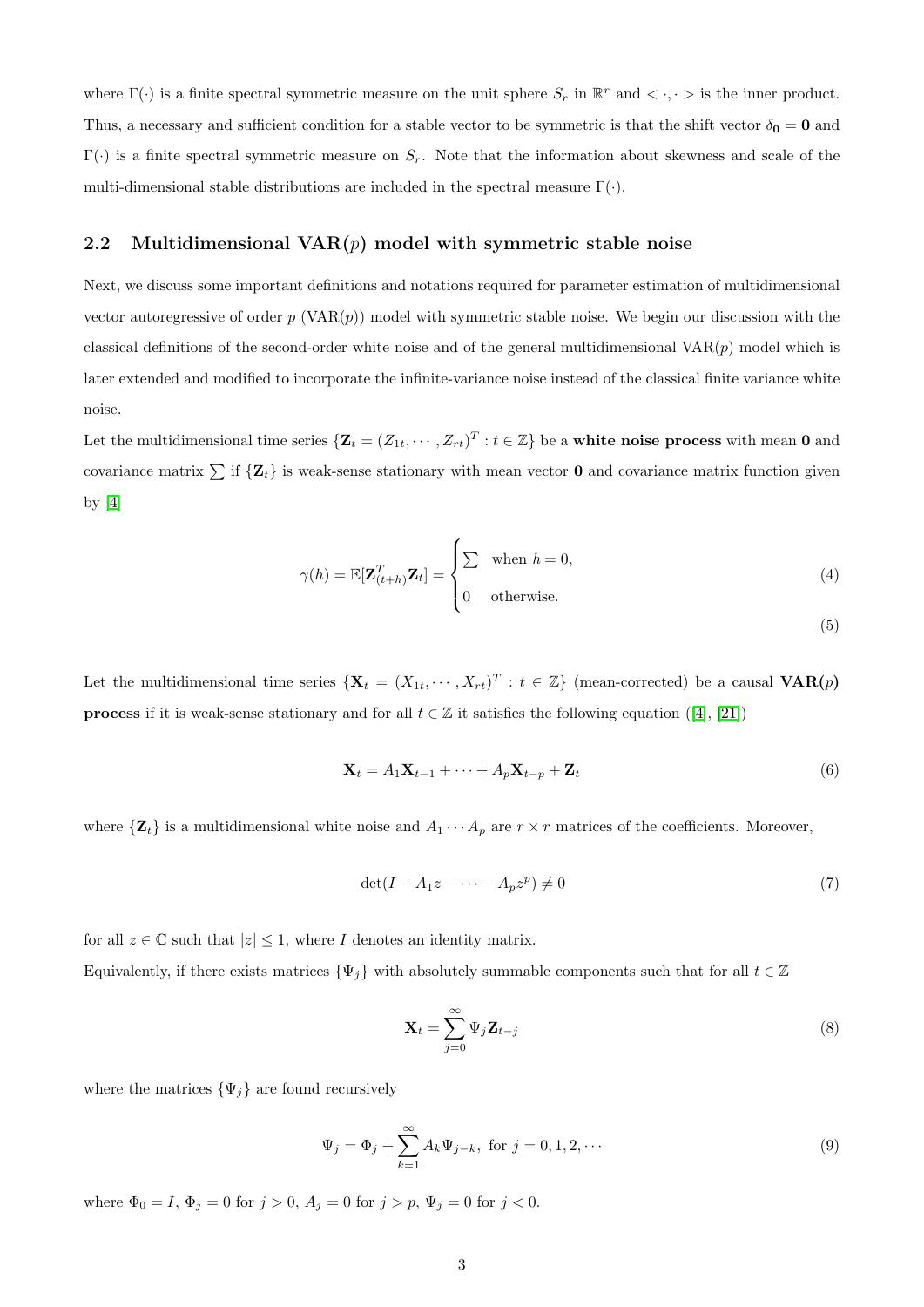Let the multidimensional time series  $\{X_t = (X_{1t}, \dots, X_{rt})^T : t \in \mathbb{Z}\}\$  (mean-corrected) be a causal  $VAR(p)$ **process with symmetric stable noise** if for all  $t \in \mathbb{Z}$  it satisfies the following equation [\[21\]](#page-13-5)

<span id="page-3-0"></span>
$$
\mathbf{X}_t = A_1 \mathbf{X}_{t-1} + \dots + A_p \mathbf{X}_{t-p} + \mathbf{Z}_t \tag{10}
$$

where the multidimensional noise  $\{Z_t\}$  is a symmetric stable vector in  $\mathbb{R}^r$  with the characteristic function defined in [\(3\)](#page-1-2) and  $A_1, \dots, A_p$  are  $r \times r$  matrices of the coefficients. Additionally, we assume that  $\mathbf{Z}_t$  is independent from  $\mathbf{Z}_{t+h}$  for all  $h \neq 0$ . Note that the causality of the model is defined in the same way as in the classical  $\mathbf{VAR}(p)$ process defined above.

### 2.3 Measures of dependence for stable processes

Note that, due to undefined covariance when  $\alpha < 2$ , the classical dependence mesaures such as the autocovariance or autocorrelation function cannot be considered as a tool for developing methods of parameter estimation of the process defined in [\(10\)](#page-3-0). In such case, alternative measures of dependence are available in literature that can replace the classical dependence measures. A few known choices are: normalized autocovariation, autocodifference and fractional lower order covariance (FLOC). For details, see([\[21\]](#page-13-5), Subsection 2.1 ). Amongst these choices, for the estimation of the parameters of the process defined in [\(10\)](#page-3-0), we prefer to use FLOC due to its simple formulation and accuracy. Next, we present the definitions of FLOC and the cross-FLOC estimator.

#### 2.3.1 Fractional lower order covariance-FLOC

The fractional lower order covariance for a bidimensional symmetric stable random vector  $(X, Y)$  is defined as follows [\[32\]](#page-13-10)

<span id="page-3-1"></span>
$$
\text{FLOC}(X, Y, A, B) = \mathbb{E}[X^{\leq A>}Y^{\leq B>}]
$$
\n(11)

such that  $A, B \geq 0$  satisfying  $A + B < \alpha$ .

Note that the term defined in  $(11)$  is dependent on the choice of A and B and in the Gaussian case, it reduces to the classical covariance when  $A = B = 1$ . The above measure is applicable to any symmetric stable vector, even with  $0 < \alpha < 1$ .

Also, we observe that when  $A = 1$ ,  $B = q - 1$ , where  $q \in [1, \alpha)$  and  $\alpha \in (1, 2)$ , the following relation holds between FLOC and covariation function  $CV(X, Y)$  [\[21\]](#page-13-5)

$$
\text{FLOC}(X, Y, 1, q-1) = \frac{\text{CV}(X, Y) \mathbb{E}(|Y|^q)}{q \sigma_Y^{\alpha}},\tag{12}
$$

where

$$
CV(X, Y) = q \frac{\mathbb{E}(XY^{})}{\mathbb{E}(|Y|^q)} \sigma_Y^{\alpha}, q \in [1, \alpha).
$$

**Remark.** Both the measures of dependence for stable processes, namely,  $CV(X, Y)$  and  $FLOC(X, Y, A, B)$  are not symmetric in its arguments as opposed to the classical covariance function  $Cov(X, Y)$ .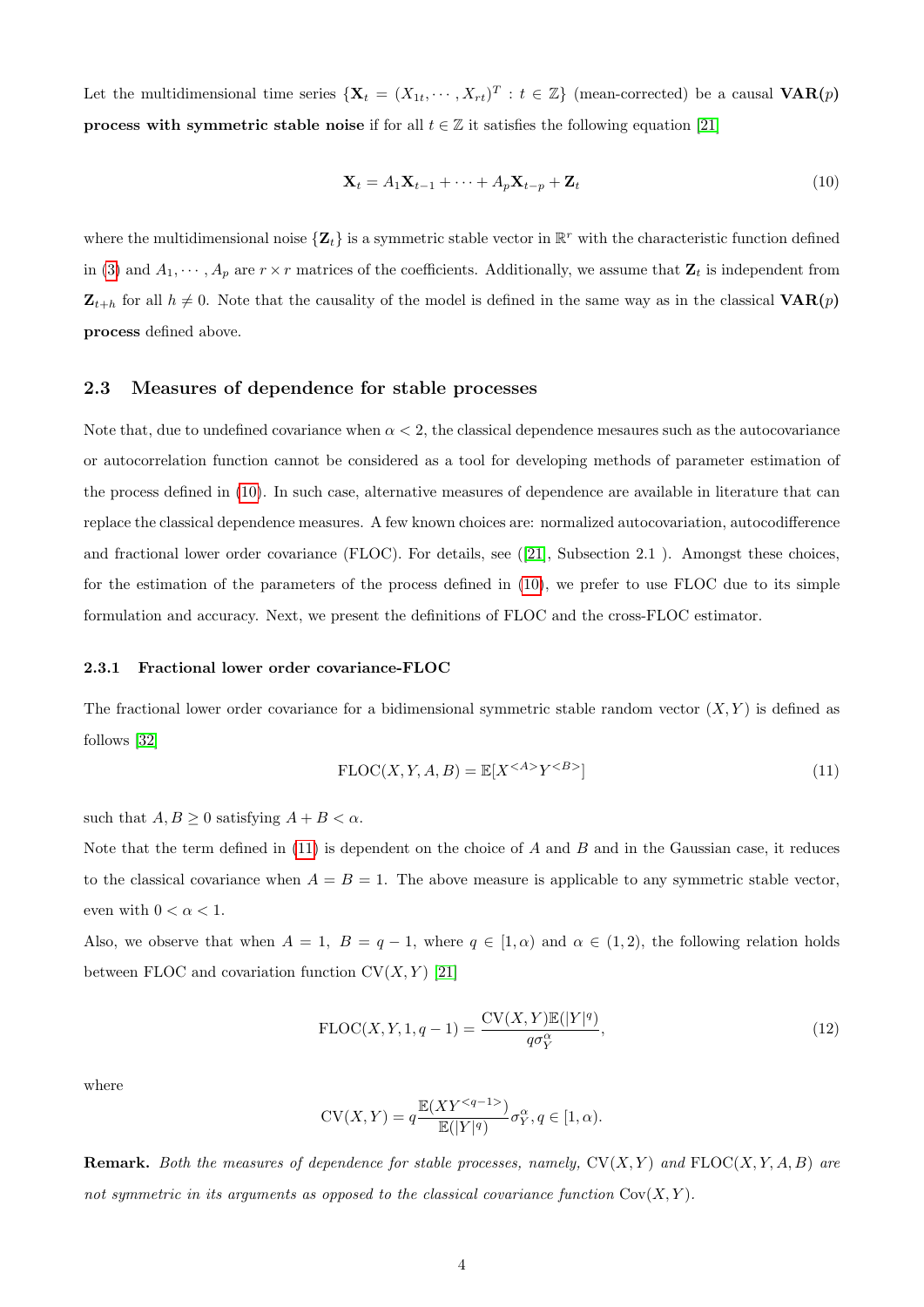The FLOC is used as a measure of the spatio-temporal dependence of the multidimensional process  ${X_t}$  $(X_{1t},\dots,X_{rt})^T: t \in \mathbb{Z}$ . The estimator of the cross-FLOC is defined as follows [\[21\]](#page-13-5)

<span id="page-4-1"></span>
$$
\widehat{FLOC}(X_{it}, X_{j(t-k)}, A, B) = \frac{\sum_{n=L_1}^{L_2} |x_{in}|^A |x_{j(n-k)}|^B \text{sign}(x_{in} x_{j(n-k)})}{L_2 - L_1}, \quad i, j = 1, \cdots, r
$$
\n(13)

where  $\{x_{i1}, x_{i2}, \cdots, x_{iN}\}\$  and  $\{x_{j1}, x_{j2}, \cdots, x_{jN}\}\$  are sample trajectories of length N corresponding to the multivariate process  $(X_{1t}, \dots, X_{rt})$  and  $L_1 = \max(0, k)$ ,  $L_2 = \min(N, N + k)$ . Note that in [\(13\)](#page-4-1) replace k with  $-k$ to obtain  $\widehat{FLOC}(X_{it}, X_{j(t+k)}, A, B)$ 

## <span id="page-4-0"></span>3 FLOC based parameter estimation of multidimensional  $VAR(p)$ process with symmetric stable noise

In this section, we propose a new method for estimating the coefficients of the  $r \times r$  matrices  $A_1 \cdots A_p$  of a causal multidimensional VAR(p) process  $\{X_t = (X_{1t}, \dots, X_{rt})^T : t \in \mathbb{Z}\}\$  with symmetric stable noise. The proposed method is based on FLOC introduced in the previous section. FLOC is well defined for stable distributions and can be used as a substitute of covariance function specially when the second moment is infinite. The proposed method is discussed below.

• Let  $\{X_t\}$  be a multidimensional causal VAR $(p)$  process with symmetric stable noise given by

<span id="page-4-2"></span>
$$
\mathbf{X}_t = A_1 \mathbf{X}_{t-1} + \dots + A_p \mathbf{X}_{t-p} + \mathbf{Z}_t \tag{14}
$$

where  $\{Z_t\}$  is a multidimensional symmetric stable noise with  $\alpha > 1$ .

• Multiply both sides of [\(14\)](#page-4-2) by  $\{X_{t-l}^{\langle B \rangle} : (X_{t-l}^{\langle B \rangle}, \cdots, X_{r(t-l)}^{\langle B \rangle})\}$  and taking expectation, we obtain the following expression

<span id="page-4-3"></span>
$$
\mathbb{E}[\mathbf{X}_t \mathbf{X}_{t-l}^{}^T] = A_1 \mathbb{E}[\mathbf{X}_{t-1} \mathbf{X}_{t-l}^{}^T] + \dots + A_p \mathbb{E}[\mathbf{X}_{t-p} \mathbf{X}_{t-l}^{}^T]
$$
(15)

• Next, define

$$
\mathbf{\Gamma}_{l} = FLOC(\mathbf{X}_{t}, \mathbf{X}_{t-l}, 1, q-1) = \mathbb{E}[\mathbf{X}_{t}, \mathbf{X}_{t-l}^{\leq q-1>}^{T}], \ l = 0, \pm 1, \pm 2, \cdots
$$
\n(16)

where  $1 \le q < \alpha$  and  $1 < \alpha < 2$ . Thus,  $\Gamma_l$  represents  $r \times r$  lag l cross-FLOC matrix given as

$$
\mathbf{\Gamma}_{l} = \begin{bmatrix} \mathbb{E}[X_{1t}X_{1(t-l)}^{}] & \dots & \mathbb{E}[X_{1t}X_{r(t-l)}^{}] \\ \vdots & \dots & \vdots \\ \mathbb{E}[X_{rt}X_{1(t-l)}^{}] & \dots & \mathbb{E}[X_{rt}X_{r(t-l)}^{}] \end{bmatrix}
$$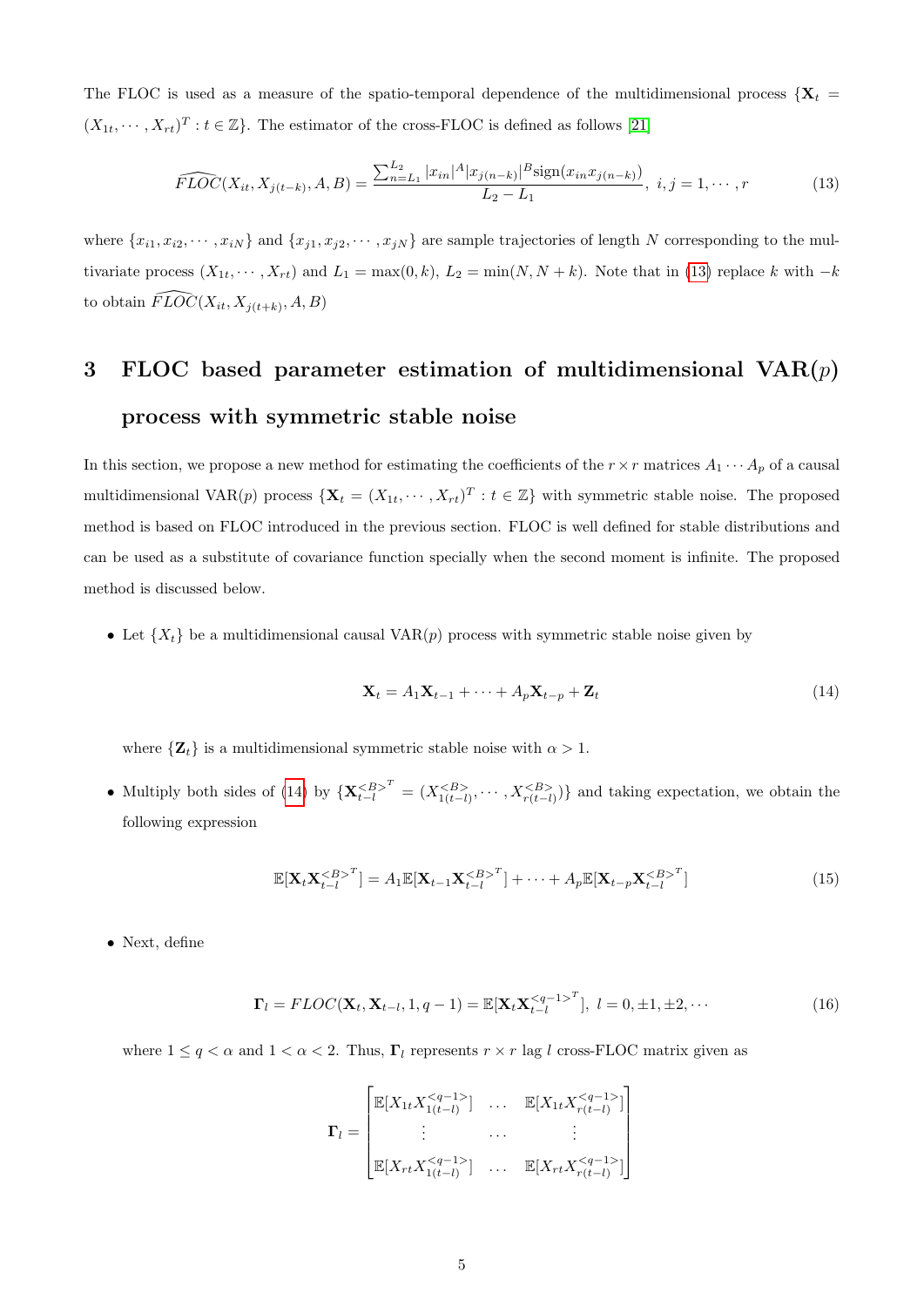• Thus, [\(15\)](#page-4-3) takes the following form

$$
\Gamma_l = A_1 \Gamma_{l-1} + \dots + A_p \Gamma_{l-p}, \ l = 1, \dots p \tag{17}
$$

and we get the following system of matrix equations

$$
\begin{bmatrix} \mathbf{\Gamma}_1 \cdots \mathbf{\Gamma}_p \end{bmatrix} = \begin{bmatrix} A_1 \cdots A_p \end{bmatrix} \begin{bmatrix} \mathbf{\Gamma}_0 & \mathbf{\Gamma}_1 & \dots & \mathbf{\Gamma}_{p-1} \\ \mathbf{\Gamma}_{-1} & \mathbf{\Gamma}_0 & \dots & \mathbf{\Gamma}_{p-2} \\ \vdots & \vdots & \dots & \vdots \\ \mathbf{\Gamma}_{1-p} & \mathbf{\Gamma}_{2-p} & \dots & \mathbf{\Gamma}_0 \end{bmatrix}
$$

• Finally, the estimates of the coefficients of the  $r \times r$  matrices  $A_1 \cdots A_p$  are obtained from the expression given below using the estimator of the cross-FLOC defined in [\(13\)](#page-4-1).

$$
\left[\widehat{A}_{1} \cdots \widehat{A}_{p}\right] = \left[\widehat{\Gamma}_{1} \cdots \widehat{\Gamma}_{p}\right] \begin{bmatrix} \widehat{\Gamma}_{0} & \widehat{\Gamma}_{1} & \cdots & \widehat{\Gamma}_{p-1} \\ \widehat{\Gamma}_{-1} & \widehat{\Gamma}_{0} & \cdots & \widehat{\Gamma}_{p-2} \\ \vdots & \vdots & \cdots & \vdots \\ \widehat{\Gamma}_{1-p} & \widehat{\Gamma}_{2-p} & \cdots & \widehat{\Gamma}_{0} \end{bmatrix}^{-1}
$$

## <span id="page-5-0"></span>4 Simulation and Comparative Analysis

In this section, we investigate the performance of the proposed FLOC based parameter estimation method for bidimensional  $VAR(p)$  models with symmetric stable noise through Monte Carlo simulations. Further, focussing on the practical aspect, we compare the results of the proposed method with the classical least squares (LS) and Yule-Walker (Y-W) [\[9\]](#page-13-11) method to emphasize the difference in the two approaches. Note that,  $A = 1$  is fixed throughout.

To test the proposed estimation procedure, we consider the bidimensional VAR(2) model  $\{X_t = (X_{1t}, X_{2t})^T :$  $t \in \mathbb{Z}$  with bidimensional independent symmetric stable noise  $\mathbf{Z}_t = (Z_{1t}, Z_{2t})^T : t \in \mathbb{Z}$  given below

<span id="page-5-1"></span>
$$
\mathbf{X}_t = A_1 \mathbf{X}_{t-1} + A_2 \mathbf{X}_{t-2} + \mathbf{Z}_t \tag{18}
$$

where  $A_1 =$  $\lceil$  $\vert$  $a_1 \quad a_3$  $a_2 \quad a_4$ 1 and  $A_2 =$  $\lceil$  $\vert$  $a_5$   $a_7$  $a_6$  a<sub>8</sub> 1  $\vert \cdot$ 

Next, for different values of the sample size  $n, \alpha \in [1.5, 2], A_1 =$  $\lceil$  $\Big\}$ 0.1 0.3 0.2 0.1 1 and  $A_2 =$  $\sqrt{ }$  $\overline{\phantom{a}}$ 0.2 0.2 0.05 0.1 1 , simulations are run where 500 realisations of the model in [\(18\)](#page-5-1) are generated using the function varima.sim available in "portes" package in R. For each realisation, we calculate  $\widehat{A}_1$  and  $\widehat{A}_2$  for different values of B. From Tables [1,](#page-6-0) [2,](#page-7-0) [3](#page-7-1) and [4,](#page-8-0) we observe that for all considered n,  $\alpha$  and different values of B, the root mean squared errors (RMSE) get smaller as B approaches close to  $\alpha - 1$ .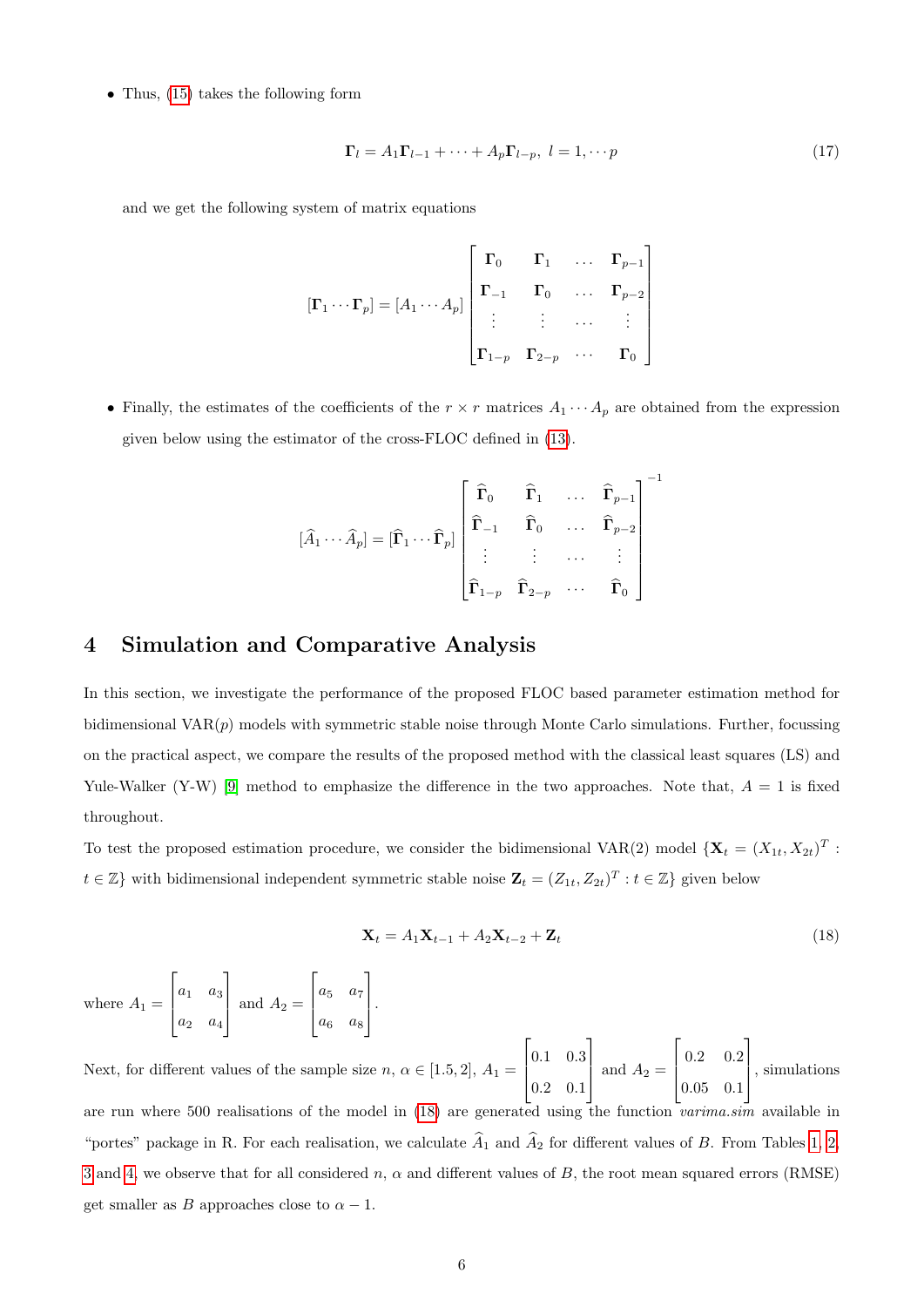#### Comparison of classical LS and Y-W with FLOC for VAR models

For comparison of our proposed method with the classical LS and Y-W method, we use the VAR.est function available in the "VAR.etp" package and marfit function available in the "TSSS" package in R respectively. Next, simulations are run where 500 realisations of the model in [\(18\)](#page-5-1), for different values of n and  $\alpha$ , are generated using the function *varima.sim* available in "portes" package in R, where  $A_1 =$  $\sqrt{ }$  $\Big\}$ 0.1 0.3 0.2 0.1 1  $\Big|$  and  $A_2 =$  $\sqrt{ }$  $\Big\}$ 0.3 0.2 0.4 0.1 1  $\vert \cdot$ We then estimate the coefficients of the matrices  $A_1$  and  $A_2$  using our proposed method and the classical LS and Y-W method. For the FLOC-based estimators, we choose the parameter B close to  $\alpha - 1$  as observed from Tables [1,](#page-6-0) [2,](#page-7-0) [3](#page-7-1) and [4,](#page-8-0) more specifically,  $B = \alpha - 1.05$ . From Tables [5,](#page-8-1) [6](#page-9-0) and [7,](#page-9-1) we observe that the RMSE of the estimates obtained via the classical LS and Y-W method is fairly larger than our proposed FLOC method for different values of n and  $\alpha$ . Summarising, our proposed method works better than classical LS and Y-W method.

| B            | 0.00    | 0.11   | 0.22   | 0.33   | 0.44   | 0.55   |
|--------------|---------|--------|--------|--------|--------|--------|
| $a_1 = 0.1$  |         |        |        |        |        |        |
| Mean         | 0.1068  | 0.0973 | 0.1037 | 0.0983 | 0.1007 | 0.0984 |
| <b>RMSE</b>  | 0.1634  | 0.1244 | 0.1156 | 0.0923 | 0.0850 | 0.0856 |
| $a_2 = 0.2$  |         |        |        |        |        |        |
| Mean         | 0.02057 | 0.1735 | 0.1983 | 0.1862 | 0.2016 | 0.2017 |
| RMSE         | 0.3383  | 0.3950 | 0.2358 | 0.2846 | 0.1297 | 0.1749 |
| $a_3 = 0.3$  |         |        |        |        |        |        |
| Mean         | 0.3129  | 0.3046 | 0.3067 | 0.3047 | 0.3056 | 0.2925 |
| <b>RMSE</b>  | 0.1980  | 0.1887 | 0.1768 | 0.1754 | 0.1320 | 0.2206 |
| $a_4 = 0.1$  |         |        |        |        |        |        |
| Mean         | 0.1288  | 0.1141 | 0.1173 | 0.1198 | 0.1216 | 0.982  |
| RMSE         | 0.1654  | 0.1343 | 0.1144 | 0.1642 | 0.0912 | 0.4188 |
| $a_5 = 0.2$  |         |        |        |        |        |        |
| Mean         | 0.1750  | 0.1841 | 0.1834 | 0.1912 | 0.1945 | 0.1937 |
| <b>RMSE</b>  | 0.1529  | 0.1258 | 0.1141 | 0.0994 | 0.0866 | 0.0828 |
| $a_6 = 0.05$ |         |        |        |        |        |        |
| Mean         | 0.0356  | 0.0558 | 0.0451 | 0.0443 | 0.0408 | 0.0442 |
| <b>RMSE</b>  | 0.2655  | 0.1969 | 0.1767 | 0.1966 | 0.1020 | 0.1524 |
| $a_7 = 0.2$  |         |        |        |        |        |        |
| Mean         | 0.1947  | 0.2007 | 0.1959 | 0.2062 | 0.1913 | 0.1998 |
| <b>RMSE</b>  | 0.1848  | 0.1687 | 0.1503 | 0.1373 | 0.1156 | 0.1292 |
| $a_8 = 0.1$  |         |        |        |        |        |        |
| Mean         | 0.0947  | 0.1010 | 0.0866 | 0.1053 | 0.0901 | 0.1062 |
| RMSE         | 0.2515  | 0.2027 | 0.1393 | 0.1292 | 0.0890 | 0.1679 |

<span id="page-6-0"></span>Table 1: Mean and RMSE of 500 estimates of coefficients of  $A_1$  and  $A_2$  for  $\alpha = 1.6$  and  $n = 200$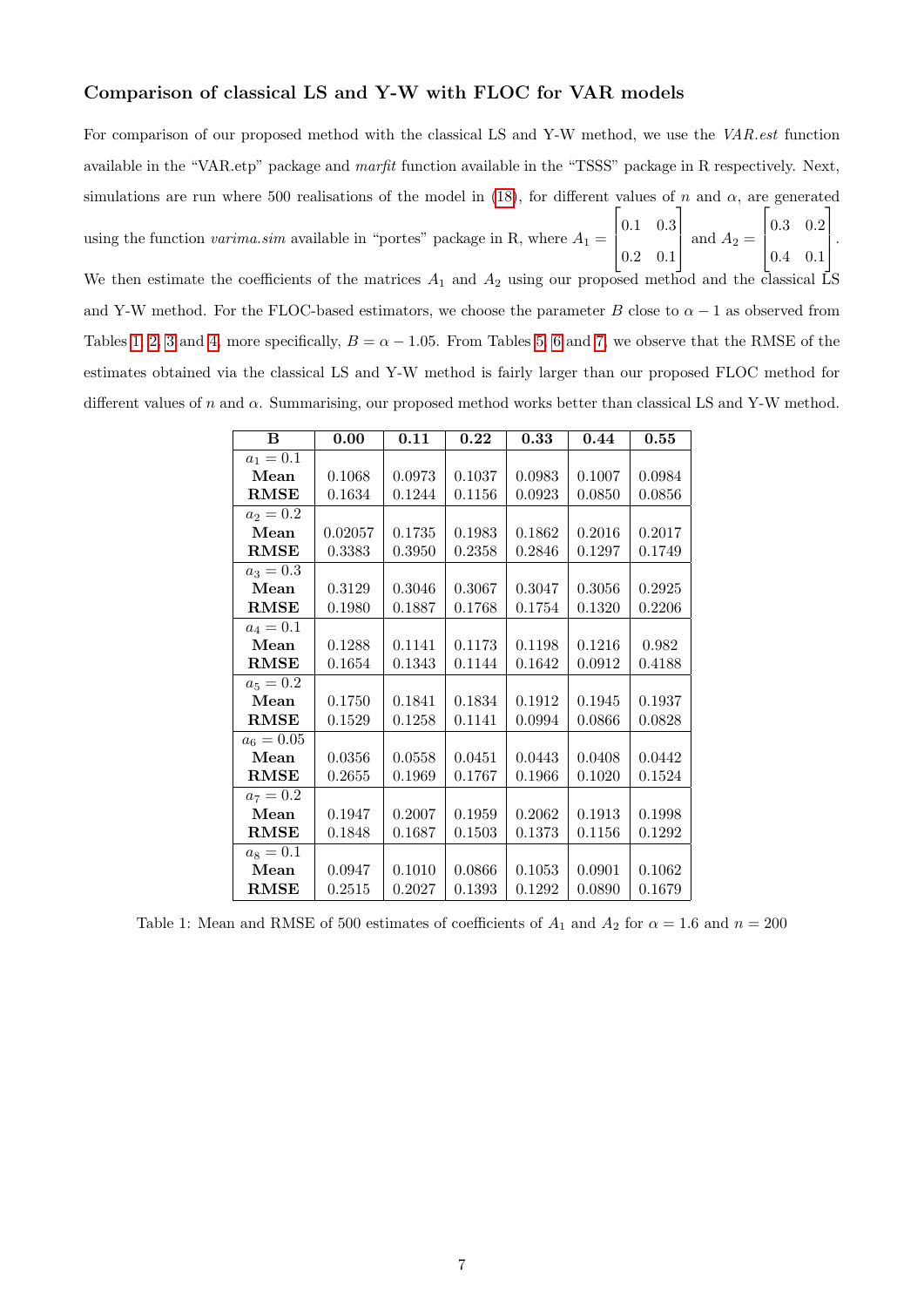| B            | 0.00   | 0.11   | 0.22   | 0.33   | 0.44   | 0.55   |
|--------------|--------|--------|--------|--------|--------|--------|
| $a_1 = 0.1$  |        |        |        |        |        |        |
| Mean         | 0.0893 | 0.0983 | 0.0959 | 0.1006 | 0.1036 | 0.0989 |
| <b>RMSE</b>  | 0.1479 | 0.1000 | 0.0772 | 0.0578 | 0.0500 | 0.0393 |
| $a_2 = 0.2$  |        |        |        |        |        |        |
| Mean         | 0.2410 | 0.1896 | 0.2022 | 0.1951 | 0.2034 | 0.2021 |
| <b>RMSE</b>  | 0.9466 | 0.4107 | 0.1085 | 0.1200 | 0.0882 | 0.0892 |
| $a_3 = 0.3$  |        |        |        |        |        |        |
| Mean         | 0.3457 | 0.3097 | 0.3013 | 0.2970 | 0.3008 | 0.3020 |
| <b>RMSE</b>  | 0.6879 | 0.1852 | 0.1230 | 0.0791 | 0.1711 | 0.0768 |
| $a_4 = 0.1$  |        |        |        |        |        |        |
| Mean         | 0.1374 | 0.1153 | 0.1199 | 0.1241 | 0.1203 | 0.1270 |
| <b>RMSE</b>  | 0.5535 | 0.0876 | 0.0670 | 0.0719 | 0.0880 | 0.0708 |
| $a_5 = 0.2$  |        |        |        |        |        |        |
| Mean         | 0.1834 | 0.1950 | 0.1958 | 0.1981 | 0.1964 | 0.1981 |
| <b>RMSE</b>  | 0.2322 | 0.1022 | 0.0743 | 0.0596 | 0.0587 | 0.0429 |
| $a_6 = 0.05$ |        |        |        |        |        |        |
| Mean         | 0.0164 | 0.0480 | 0.0416 | 0.0424 | 0.0404 | 0.0403 |
| <b>RMSE</b>  | 0.6018 | 0.2008 | 0.0808 | 0.0785 | 0.0662 | 0.0669 |
| $a_7 = 0.2$  |        |        |        |        |        |        |
| Mean         | 0.1905 | 0.1948 | 0.2033 | 0.1970 | 0.2067 | 0.1974 |
| <b>RMSE</b>  | 0.3064 | 0.1265 | 0.1024 | 0.0720 | 0.0850 | 0.0575 |
| $a_8 = 0.1$  |        |        |        |        |        |        |
| Mean         | 0.0660 | 0.0996 | 0.0972 | 0.1003 | 0.0977 | 0.0950 |
| <b>RMSE</b>  | 0.5399 | 0.1922 | 0.0738 | 0.0688 | 0.0600 | 0.0507 |

<span id="page-7-0"></span>Table 2: Mean and RMSE of 500 estimates of coefficients of  $A_1$  and  $A_2$  for  $\alpha = 1.6$  and  $n = 700$ 

| B            | 0.12    | 0.24   | 0.36   | 0.48   | 0.60   | 0.72   |
|--------------|---------|--------|--------|--------|--------|--------|
| $a_1 = 0.1$  |         |        |        |        |        |        |
| Mean         | 0.1023  | 0.0965 | 0.1019 | 0.0978 | 0.0988 | 0.0987 |
| <b>RMSE</b>  | 0.1066  | 0.0902 | 0.0853 | 0.0755 | 0.0701 | 0.0760 |
| $a_2 = 0.2$  |         |        |        |        |        |        |
| Mean         | 0.2026  | 0.1873 | 0.1993 | 0.1930 | 0.2007 | 0.1996 |
| RMSE         | 0.1461  | 0.1499 | 0.1215 | 0.1464 | 0.0909 | 0.1037 |
| $a_3 = 0.3$  |         |        |        |        |        |        |
| Mean         | 0.3040  | 0.3038 | 0.2968 | 0.3017 | 0.3026 | 0.2918 |
| <b>RMSE</b>  | 0.1281  | 0.1127 | 0.1153 | 0.1089 | 0.0959 | 0.1151 |
| $a_4 = 0.1$  |         |        |        |        |        |        |
| Mean         | 0.1348  | 0.1287 | 0.1332 | 0.1352 | 0.1330 | 0.1285 |
| <b>RMSE</b>  | 0.1109  | 0.0996 | 0.0924 | 0.1072 | 0.0805 | 0.1611 |
| $a_5 = 0.2$  |         |        |        |        |        |        |
| Mean         | 0.1855  | 0.1886 | 0.1892 | 0.1922 | 0.1965 | 0.1940 |
| <b>RMSE</b>  | 0.1016  | 0.0893 | 0.0848 | 0.0794 | 0.0717 | 0.0675 |
| $a_6 = 0.05$ |         |        |        |        |        |        |
| Mean         | 0.0371  | 0.0473 | 0.0374 | 0.0380 | 0.0388 | 0.0407 |
| <b>RMSE</b>  | 0.01315 | 0.1044 | 0.1102 | 0.1152 | 0.0804 | 0.0951 |
| $a_7 = 0.2$  |         |        |        |        |        |        |
| Mean         | 0.1951  | 0.2009 | 0.1952 | 0.2042 | 0.1930 | 0.2002 |
| <b>RMSE</b>  | 0.1223  | 0.1182 | 0.1069 | 0.1035 | 0.0917 | 0.0892 |
| $a_8 = 0.1$  |         |        |        |        |        |        |
| Mean         | 0.0924  | 0.0937 | 0.0895 | 0.0993 | 0.0875 | 0.0985 |
| RMSE         | 0.1221  | 0.1090 | 0.0927 | 0.0849 | 0.0721 | 0.0836 |

<span id="page-7-1"></span>Table 3: Mean and RMSE of 500 estimates of coefficients of  $A_1$  and  $A_2$  for  $\alpha = 1.75$  and  $n = 200$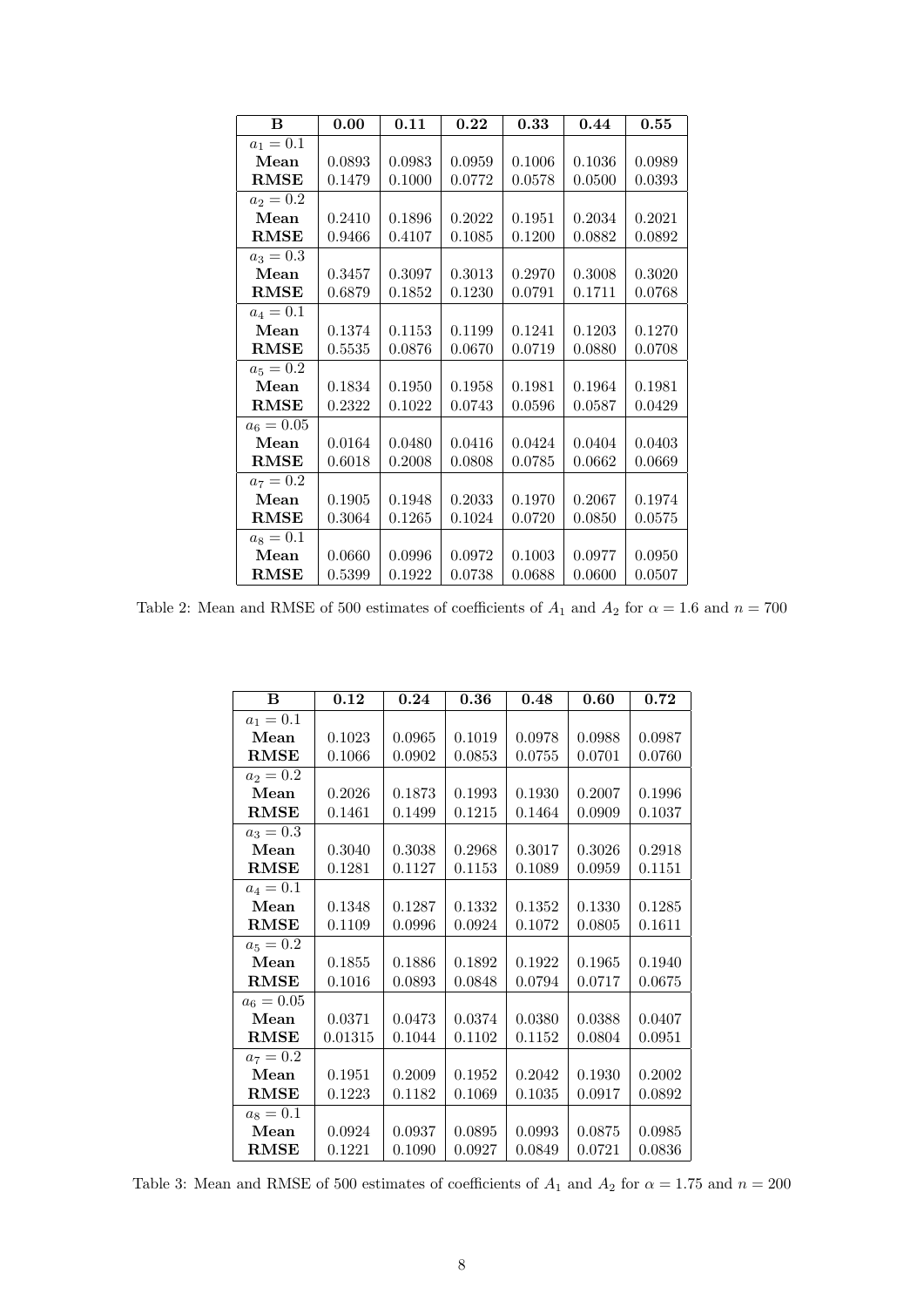| B            | 0.12   | 0.24   | 0.36   | 0.48   | 0.60   | 0.72   |
|--------------|--------|--------|--------|--------|--------|--------|
| $a_1 = 0.1$  |        |        |        |        |        |        |
| Mean         | 0.0956 | 0.0979 | 0.0966 | 0.0987 | 0.1023 | 0.0989 |
| <b>RMSE</b>  | 0.0618 | 0.0578 | 0.0527 | 0.0438 | 0.0411 | 0.0342 |
| $a_2 = 0.2$  |        |        |        |        |        |        |
| Mean         | 0.2031 | 0.1948 | 0.1996 | 0.1977 | 0.2014 | 0.2012 |
| <b>RMSE</b>  | 0.2535 | 0.1811 | 0.0661 | 0.0587 | 0.0547 | 0.0543 |
| $a_3 = 0.3$  |        |        |        |        |        |        |
| Mean         | 0.3080 | 0.3032 | 0.2982 | 0.2979 | 0.3011 | 0.3026 |
| $\rm RMSE$   | 0.1766 | 0.0810 | 0.0664 | 0.0529 | 0.0919 | 0.0512 |
| $a_4 = 0.1$  |        |        |        |        |        |        |
| Mean         | 0.1319 | 0.1308 | 0.1336 | 0.1382 | 0.1344 | 0.1380 |
| <b>RMSE</b>  | 0.0729 | 0.0644 | 0.0575 | 0.0615 | 0.0707 | 0.0593 |
| $a_5 = 0.2$  |        |        |        |        |        |        |
| Mean         | 0.1951 | 0.1973 | 0.1990 | 0.1984 | 0.1975 | 0.1974 |
| <b>RMSE</b>  | 0.0828 | 0.0585 | 0.0486 | 0.0442 | 0.0423 | 0.0362 |
| $a_6 = 0.05$ |        |        |        |        |        |        |
| Mean         | 0.0405 | 0.0424 | 0.0404 | 0.0388 | 0.0387 | 0.0382 |
| <b>RMSE</b>  | 0.1281 | 0.1090 | 0.0557 | 0.0521 | 0.0502 | 0.0493 |
| $a_7 = 0.2$  |        |        |        |        |        |        |
| Mean         | 0.2045 | 0.1979 | 0.2027 | 0.1970 | 0.2040 | 0.1972 |
| $\rm RMSE$   | 0.0877 | 0.0679 | 0.0614 | 0.0500 | 0.0565 | 0.0449 |
| $a_8 = 0.1$  |        |        |        |        |        |        |
| Mean         | 0.0898 | 0.0945 | 0.0951 | 0.0978 | 0.0956 | 0.0923 |
| <b>RMSE</b>  | 0.1254 | 0.0843 | 0.0488 | 0.0444 | 0.0432 | 0.0396 |

<span id="page-8-0"></span>Table 4: Mean and RMSE of 500 estimates of coefficients of  $A_1$  and  $A_2$  for  $\alpha = 1.75$  and  $n = 700$ 

| True Values                       | <b>FLOC</b> |             |       | LS          | $Y-W$ |             |
|-----------------------------------|-------------|-------------|-------|-------------|-------|-------------|
| $(n = 100, \alpha = 2, B = 0.95)$ | Mean        | <b>RMSE</b> | Mean  | RMSE        | Mean  | <b>RMSE</b> |
| $a_1 = 0.1$                       | 0.088       | 0.092       | 0.072 | 0.099       | 0.079 | 0.095       |
| $a_2 = 0.2$                       | 0.192       | 0.104       | 0.191 | 0.119       | 0.198 | 0.100       |
| $a_3 = 0.3$                       | 0.297       | 0.091       | 0.290 | 0.087       | 0.297 | 0.095       |
| $a_4 = 0.1$                       | 0.089       | 0.084       | 0.077 | 0.011       | 0.091 | 0.096       |
| $a_5 = 0.3$                       | 0.277       | 0.091       | 0.251 | 0.102       | 0.251 | 0.102       |
| $a_6 = 0.4$                       | 0.397       | 0.097       | 0.386 | 0.090       | 0.378 | 0.094       |
| $a_7 = 0.2$                       | 0.204       | 0.096       | 0.193 | 0.093       | 0.192 | 0.098       |
| $a_8 = 0.1$                       | 0.092       | 0.081       | 0.078 | 0.103       | 0.063 | 0.102       |
|                                   |             |             |       |             |       |             |
| $(n = 800, \alpha = 2, B = 0.95)$ | Mean        | <b>RMSE</b> | Mean  | <b>RMSE</b> | Mean  | <b>RMSE</b> |
| $a_1 = 0.1$                       | 0.096       | 0.032       | 0.096 | 0.033       | 0.095 | 0.033       |
| $a_2 = 0.2$                       | 0.198       | 0.036       | 0.203 | 0.033       | 0.200 | 0.035       |
| $a_3 = 0.3$                       | 0.300       | 0.032       | 0.296 | 0.029       | 0.300 | 0.032       |
| $a_4 = 0.1$                       | 0.098       | 0.028       | 0.094 | 0.030       | 0.096 | 0.032       |
| $a_5 = 0.3$                       | 0.298       | 0.032       | 0.299 | 0.032       | 0.296 | 0.033       |
| $a_6 = 0.4$                       | 0.400       | 0.032       | 0.401 | 0.025       | 0.399 | 0.032       |
| $a_7 = 0.2$                       | 0.201       | 0.033       | 0.202 | 0.029       | 0.200 | 0.034       |
| $a_8 = 0.1$                       | 0.098       | 0.027       | 0.095 | 0.034       | 0.095 | 0.033       |

<span id="page-8-1"></span>Table 5: Comparison of mean and RMSE of 500 estimates of coefficients of  $A_1$  and  $A_2$  using FLOC, LS and Y-W method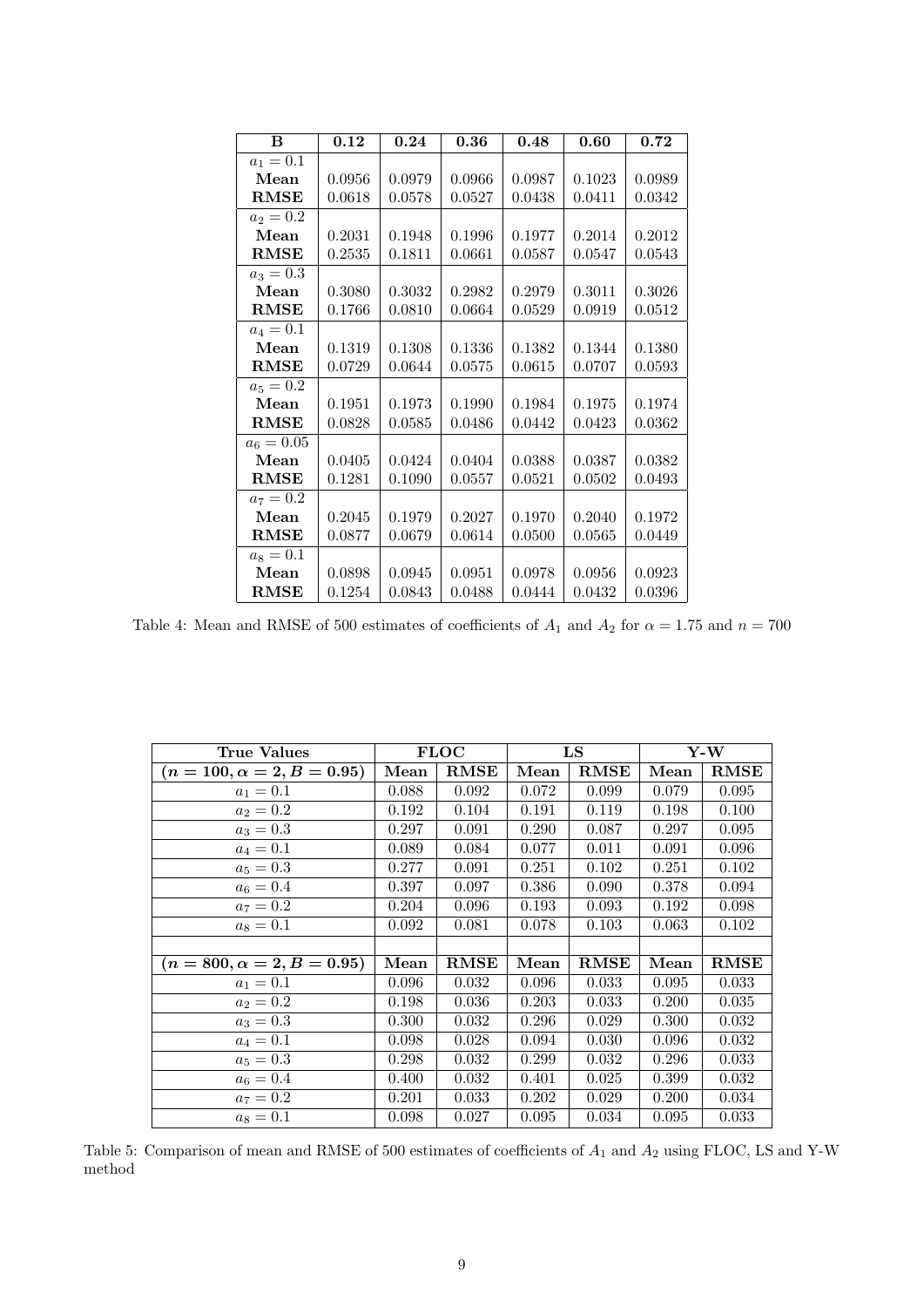| True Values                         |       | <b>FLOC</b> |        | LS          | $Y-W$ |             |
|-------------------------------------|-------|-------------|--------|-------------|-------|-------------|
| $(n = 200, \alpha = 1.85, B = 0.8)$ | Mean  | $\rm RMSE$  | Mean   | <b>RMSE</b> | Mean  | <b>RMSE</b> |
| $a_1 = 0.1$                         | 0.098 | 0.068       | 0.092  | 0.066       | 0.096 | 0.066       |
| $a_2 = 0.2$                         | 0.195 | 0.081       | 0.192  | 0.076       | 0.195 | 0.078       |
| $a_3 = 0.3$                         | 0.300 | 0.073       | 0.0296 | 0.070       | 0.299 | 0.076       |
| $a_4 = 0.1$                         | 0.087 | 0.069       | 0.098  | 0.060       | 0.100 | 0.060       |
| $a_5 = 0.3$                         | 0.286 | 0.069       | 0.279  | 0.070       | 0.272 | 0.074       |
| $a_6 = 0.4$                         | 0.403 | 0.073       | 0.396  | 0.067       | 0.391 | 0.070       |
| $a_7 = 0.2$                         | 0.196 | 0.073       | 0.194  | 0.069       | 0.190 | 0.071       |
| $a_8 = 0.1$                         | 0.098 | 0.059       | 0.085  | 0.066       | 0.081 | 0.068       |
|                                     |       |             |        |             |       |             |
| $(n = 700, \alpha = 1.85, B = 0.8)$ | Mean  | $\rm RMSE$  | Mean   | <b>RMSE</b> | Mean  | <b>RMSE</b> |
| $a_1 = 0.1$                         | 0.098 | 0.035       | 0.097  | 0.034       | 0.098 | 0.034       |
| $a_2 = 0.2$                         | 0.198 | 0.067       | 0.197  | 0.044       | 0.197 | 0.045       |
| $a_3 = 0.3$                         | 0.299 | 0.039       | 0.298  | 0.038       | 0.302 | 0.060       |
| $a_4 = 0.1$                         | 0.085 | 0.059       | 0.100  | 0.031       | 0.100 | 0.032       |
| $a_5 = 0.3$                         | 0.296 | 0.035       | 0.294  | 0.035       | 0.292 | 0.036       |
| $a_6 = 0.4$                         | 0.404 | 0.052       | 0.399  | 0.037       | 0.397 | 0.032       |
| $a_7 = 0.2$                         | 0.202 | 0.043       | 0.201  | 0.043       | 0.200 | 0.047       |
| $a_8 = 0.1$                         | 0.103 | 0.042       | 0.094  | 0.035       | 0.093 | 0.036       |

<span id="page-9-0"></span>Table 6: Comparison of mean and RMSE of 500 estimates of coefficients of  $A_1$  and  $A_2$  using FLOC, LS and Y-W method

| True Values                         |       | <b>FLOC</b> |       | LS          | $Y-W$ |             |
|-------------------------------------|-------|-------------|-------|-------------|-------|-------------|
| $(n = 300, \alpha = 1.65, B = 0.6)$ | Mean  | RMSE        | Mean  | <b>RMSE</b> | Mean  | <b>RMSE</b> |
| $a_1 = 0.1$                         | 0.098 | 0.059       | 0.095 | 0.081       | 0.095 | 0.051       |
| $a_2 = 0.2$                         | 0.200 | 0.109       | 0.199 | 0.073       | 0.199 | 0.071       |
| $a_3 = 0.3$                         | 0.298 | 0.073       | 0.295 | 0.078       | 0.295 | 0.079       |
| $a_4 = 0.1$                         | 0.056 | 0.118       | 0.093 | 0.053       | 0.094 | 0.038       |
| $a_5 = 0.3$                         | 0.293 | 0.062       | 0.292 | 0.054       | 0.287 | 0.059       |
| $a_6 = 0.4$                         | 0.410 | 0.093       | 0.395 | 0.073       | 0.389 | 0.093       |
| $a_7 = 0.2$                         | 0.195 | 0.122       | 0.190 | 0.181       | 0.183 | 0.0184      |
| $a_8 = 0.1$                         | 0.116 | 0.077       | 0.092 | 0.052       | 0.089 | 0.055       |
|                                     |       |             |       |             |       |             |
| $(n = 600, \alpha = 1.65, B = 0.6)$ | Mean  | <b>RMSE</b> | Mean  | <b>RMSE</b> | Mean  | <b>RMSE</b> |
| $a_1 = 0.1$                         | 0.101 | 0.041       | 0.097 | 0.034       | 0.099 | 0.035       |
| $a_2 = 0.2$                         | 0.201 | 0.083       | 0.200 | 0.094       | 0.198 | 0.058       |
| $a_3 = 0.3$                         | 0.301 | 0.047       | 0.301 | 0.041       | 0.300 | 0.045       |
| $a_4 = 0.1$                         | 0.053 | 0.107       | 0.100 | 0.033       | 0.100 | 0.034       |
| $a_5 = 0.3$                         | 0.297 | 0.040       | 0.296 | 0.032       | 0.294 | 0.037       |
| $a_6 = 0.4$                         | 0.412 | 0.064       | 0.397 | 0.065       | 0.396 | 0.043       |
| $a_7 = 0.2$                         | 0.197 | 0.048       | 0.195 | 0.040       | 0.196 | 0.037       |
| $a_8 = 0.1$                         | 0.116 | 0.066       | 0.095 | 0.043       | 0.095 | 0.036       |

<span id="page-9-1"></span>Table 7: Comparison of mean and RMSE of 500 estimates of coefficients of  $A_1$  and  $A_2$  using FLOC, LS and Y-W method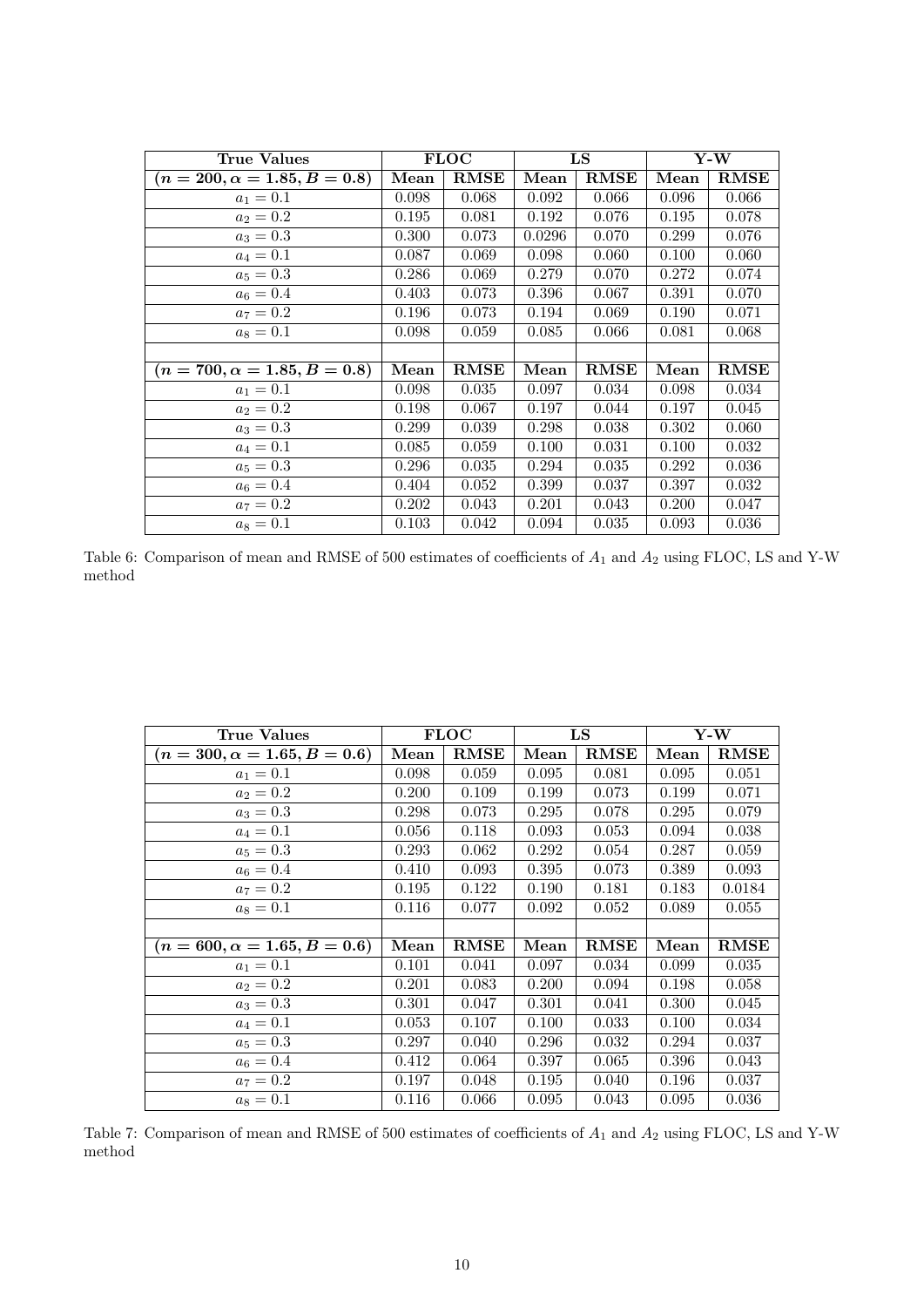## <span id="page-10-0"></span>5 Application to Financial Data

In this section, we give an empirical analysis of the real financial bivariate data using the vector autoregressive model with symmetric stable noise. We consider the monthly simple returns of the stocks of International Business Machines (IBM) and the SP Composite index (SP) from January 1961 to December 2011 with 612 observations. The datasets are available in the "MTS" package in R.

To determine whether the considered time series datasets are stationary, we implement the Augmented Dickey-Fuller Test (ADF) "adf.test" available in the "tseries" package in R. The p-values obtained are 0.01 which confirms the stationarity of the datasets. Next, we fit our proposed FLOC based bidimensional autoregressive model with  $p = 2$  to the data. Since  $A = 1$  is fixed, we need to estimate  $\alpha$  from the bivariate data to find the value of B. We use the hybrid method [\[31\]](#page-13-8) to obtain the estimate of  $\alpha$ . Thus,  $\hat{\alpha} = 1.86$  and  $B = 0.8$ , value close to  $1 - \hat{\alpha}$  as observed in the simulation study. The estimates of the coefficient matrices are as follows:  $A_1 =$  $\sqrt{ }$  $\vert$ 0.003 0.069 0.014 0.023 1  $\perp$ 

and  $A_2 =$  $\lceil$  $\Big\}$ −0.040 0.031 0.021 0.020 1  $\vert \cdot$ 

Next, in order to check if the fitted model is appropriate we analyse the residuals of the time series  $\{X_{1t}\}$ and  $\{X_{2t}\}.$  In our model, we assume that the noise series  $\{Z_{1t}\}\$  or  $\{Z_{2t}\}\$ is a sample of independent and stable distributed random variables. Thus, we fit stable distribition using the hybrid method [\[31\]](#page-13-8) to the residual time series  $\{Z_{1t}\}\$  and  $\{Z_{2t}\}\$ . The estimates obtained are  $(\hat{\alpha}, \hat{\beta}, \hat{\sigma}, \hat{\delta}) = (1.900, -0.708, 0.027, 0.008)$  and 1.851, 0.148, 0.035, 0.010), respectively for  $\{Z_{1t}\}\$  and  $\{Z_{2t}\}\$ .

In order to check if the residuals can be considered as an independent sample, we make use of the empirical auto-FLOC function defined in [\[34\]](#page-13-12) instead of the classical autocovariance (autocorrelation) function for our model. From the residuals auto-FLOC plot in Figure [1](#page-11-0) and [2,](#page-11-1) one can observe that the dependence in the residual series is almost unidentifiable. Thus, we assume that  $\{Z_{1t}\}\$  and  $\{Z_{2t}\}\$ are independent for all values of t. Note that for empirical auto-FLOC function for  $\{Z_{1t}\}\$ ,  $A = 1$  and  $B = 0.85$  while for  $\{Z_{2t}\}\$ ,  $A = 1$  and  $B = 0.85$ . Additionally, the QQ plots as shown in Figure [3,](#page-11-2) represent the quantiles for fitted stable distribution with the estimated parameters from the residuals and the empirical quantiles for residuals. We observe the distribution of both the residuals is almost stable. Finally, we perform the Kolmogorov-Smirnov (KS) test as discussed in [\[33\]](#page-13-13) with the hypothesis that  $\{Z_{1t}\}\$  and  $\{Z_{2t}\}\$  have stable distribution. Since the obtained p-values are 0.60 and 0.7, respectively for  $\{Z_{1t}\}\$  and  $\{Z_{2t}\}\$ , calculated on the basis of 100 Monte Carlo repetitions, we fail to reject the hypothesis at the significance level 0.05.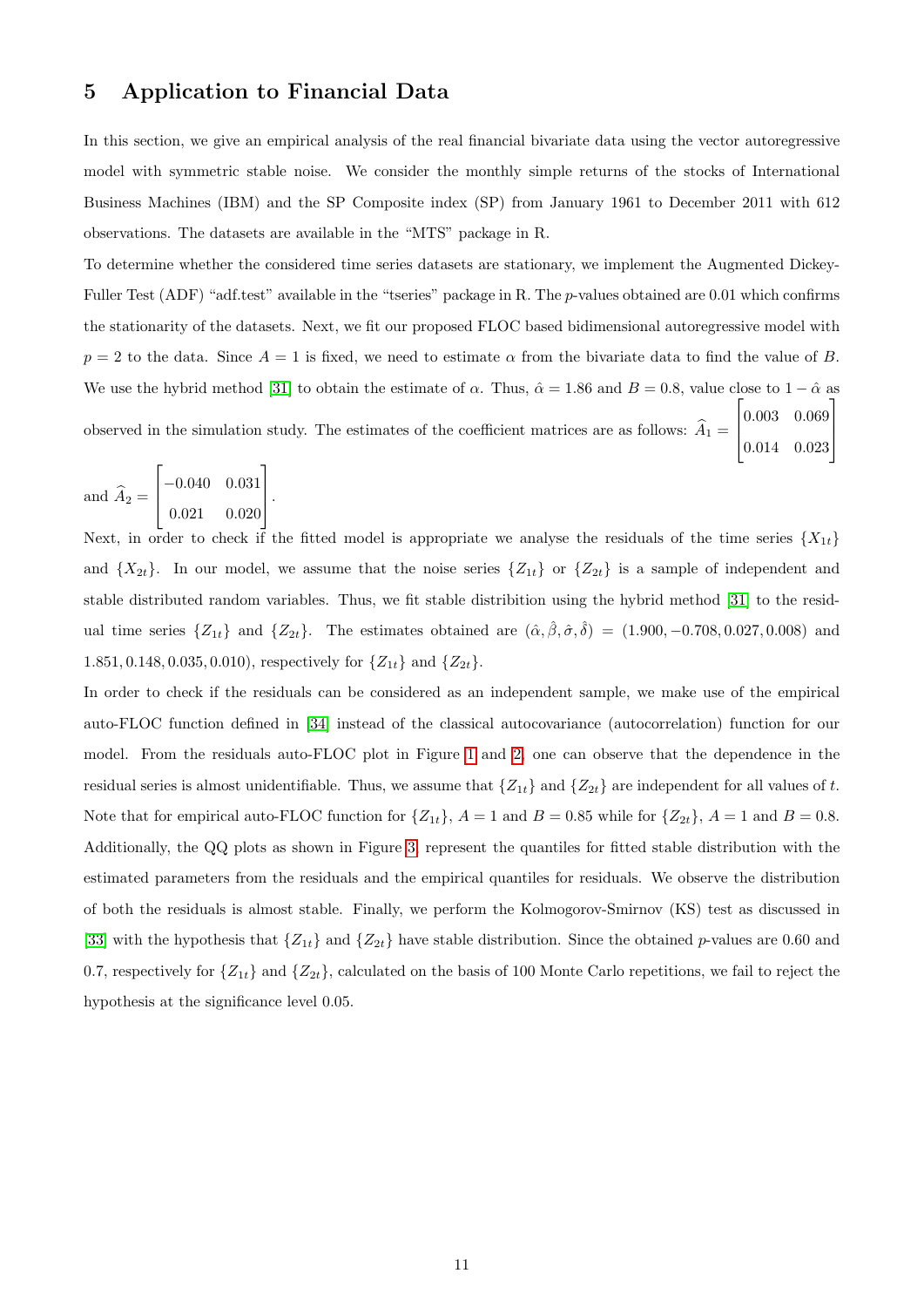

<span id="page-11-0"></span>Figure 1: Residuals and Auto-FLOC Plot of  $\mathbb{Z}_{1t}$ 

<span id="page-11-1"></span>Figure 2: Residuals and Auto-FLOC Plot of  $Z_{2t}$ 



<span id="page-11-2"></span>Figure 3: **QQPlots of**  $Z_{1t}$  and  $Z_{2t}$ 

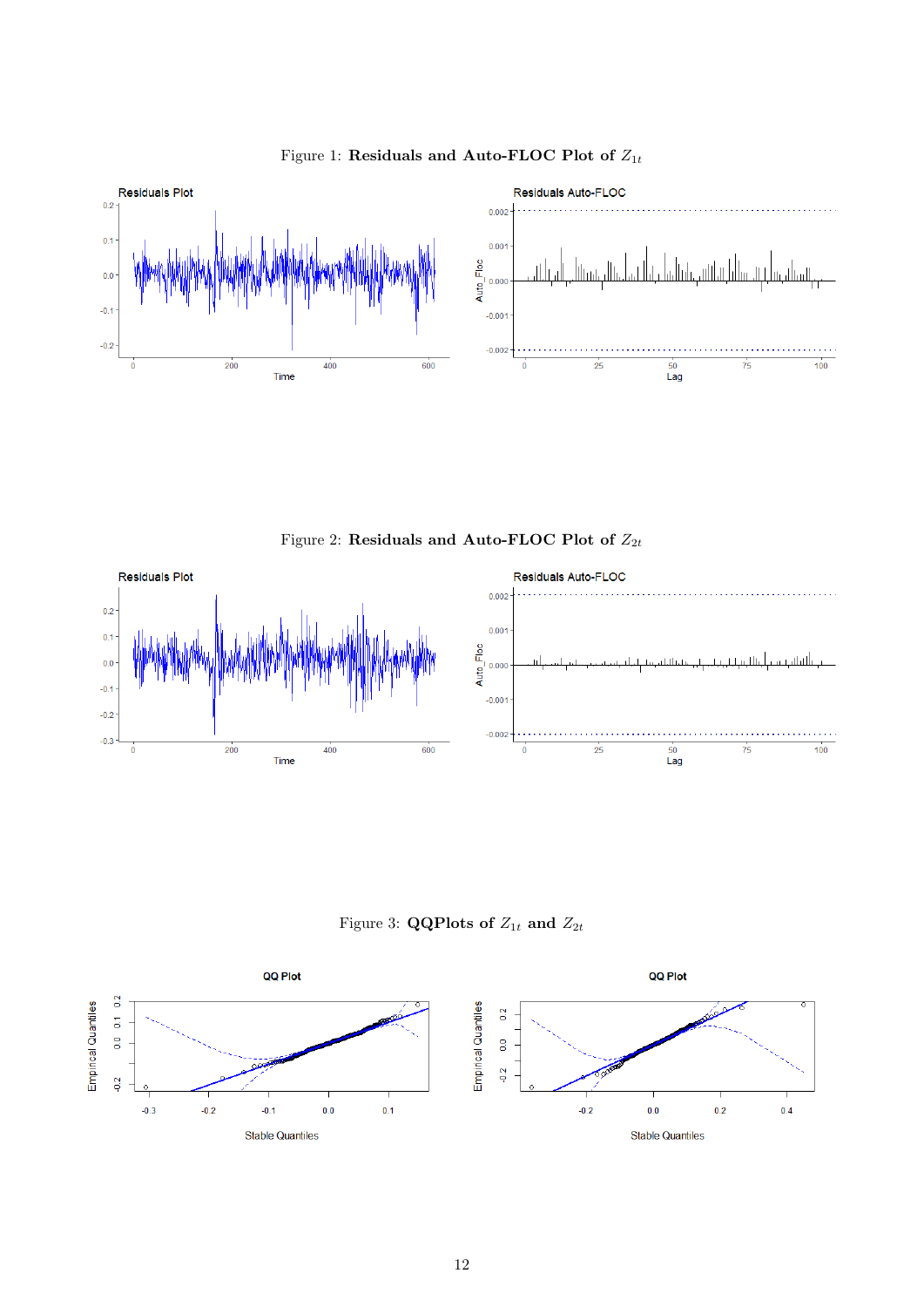## <span id="page-12-0"></span>6 Conclusion

To conclude, we make the following observations in relation to our proposed methods.

- In this article, a new estimation method for multidimensional VAR $(p)$ ,  $p \geq 1$  with symmetric stable distribution  $(\alpha \in [1.5, 2])$  is introduced.
- The proposed method is an extension of the classical Y-W method which is based on the covariance function of the underlying process.
- The simulation study reflects the effectiveness of the proposed method in comparison to the classical LS and Y-W method. The application of the FLOC measure is justified from the theoretical point of view in the considered case (the theoretical covariance does not exist) however by simulation study we have proved it is reasonable to use the new technique taking under account the practical aspects.
- Finally, we fit our proposed model to the bivariate financial data.